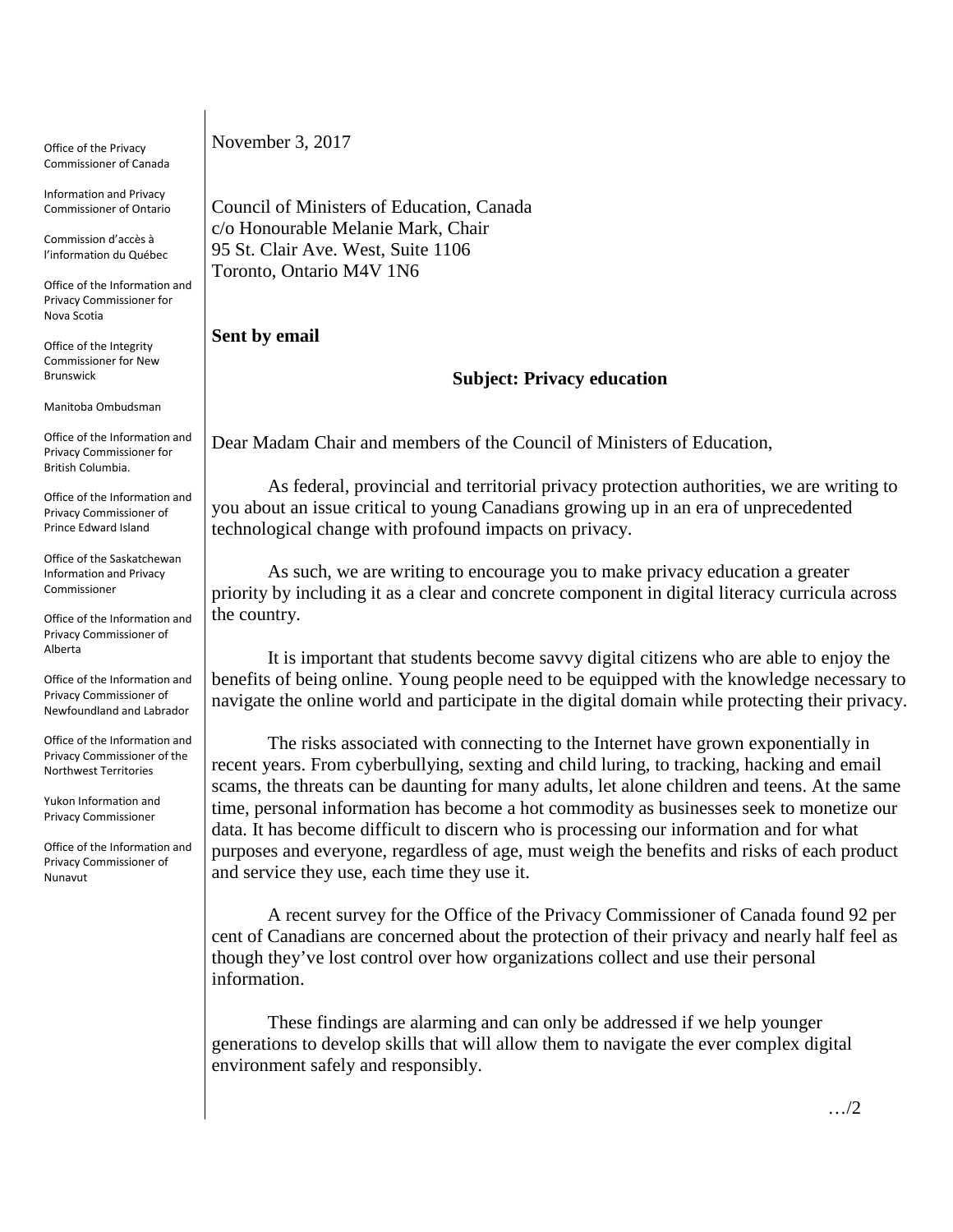Although many schools across Canada currently teach digital literacy skills, they generally focus on personal safety risks or on acquiring digital skills for the labour market. With the exception of certain one-time initiatives, privacy is not necessarily a part of the courses offered, and many students graduate high school never having learned how to think critically about the information they emit into cyberspace or how to safeguard their digital footprint. This leaves them at unnecessary risk.

As data privacy regulators, we want to draw your attention to this critical issue, which is raising concerns worldwide.

Last fall, participants at the 38<sup>th</sup> International Conference of Data Protection and Privacy Commissioners adopted the Resolution for the Adoption of an International Competency Framework on Privacy Education. This resolution encourages governments, and especially authorities who are responsible for education and other stakeholders interested in the education sector, to champion the inclusion of privacy education in schools and to advocate for and develop training opportunities for educators in this area. Canadian privacy oversight offices attending the conference signed on to the resolution.

The framework adopted at the conference serves as a roadmap for teachers around the world, outlining nine foundational privacy principles students ought to know and understand. This includes being able to identify what constitutes personal information, being able to understand both the technical and economic aspects of the digital environment, knowing how to limit disclosure of personal information and how to protect oneself online. It states that students should also learn how to exercise their privacy rights and responsibilities as digital citizens.

In order to train young people and give them the tools they need to fully and confidently participate in the digital economy, and in addition to organizing one-time activities (e.g. posters, school tours), Canadian schools must take privacy into account in a more systematic way so that students are sensitized throughout their schooling. We believe part of the solution lies in ensuring digital literacy skills are taught in all schools across Canada, and that privacy education figures clearly within that curricula. Those who learn to protect their privacy, exercise control over their personal information and respect the privacy of others at an early age, will gain tools that will serve them well into adulthood.

In view of the above, federal, provincial and territorial privacy protection authorities strongly urge all those working in the education sector to take steps that will allow future generations of Canadians to develop these digital skills and to succeed in an increasingly data-driven world. To that end, we would welcome the opportunity to meet with appropriate officials from your departments in your respective jurisdictions. Additionally, a delegation representing the signatories below would request to meet with you jointly at an upcoming Council of Ministers of Education meeting.

As privacy advocates keenly interested in ensuring young Canadians grow up with privacy skills and knowledge, we would welcome the opportunity to provide any support you may find helpful.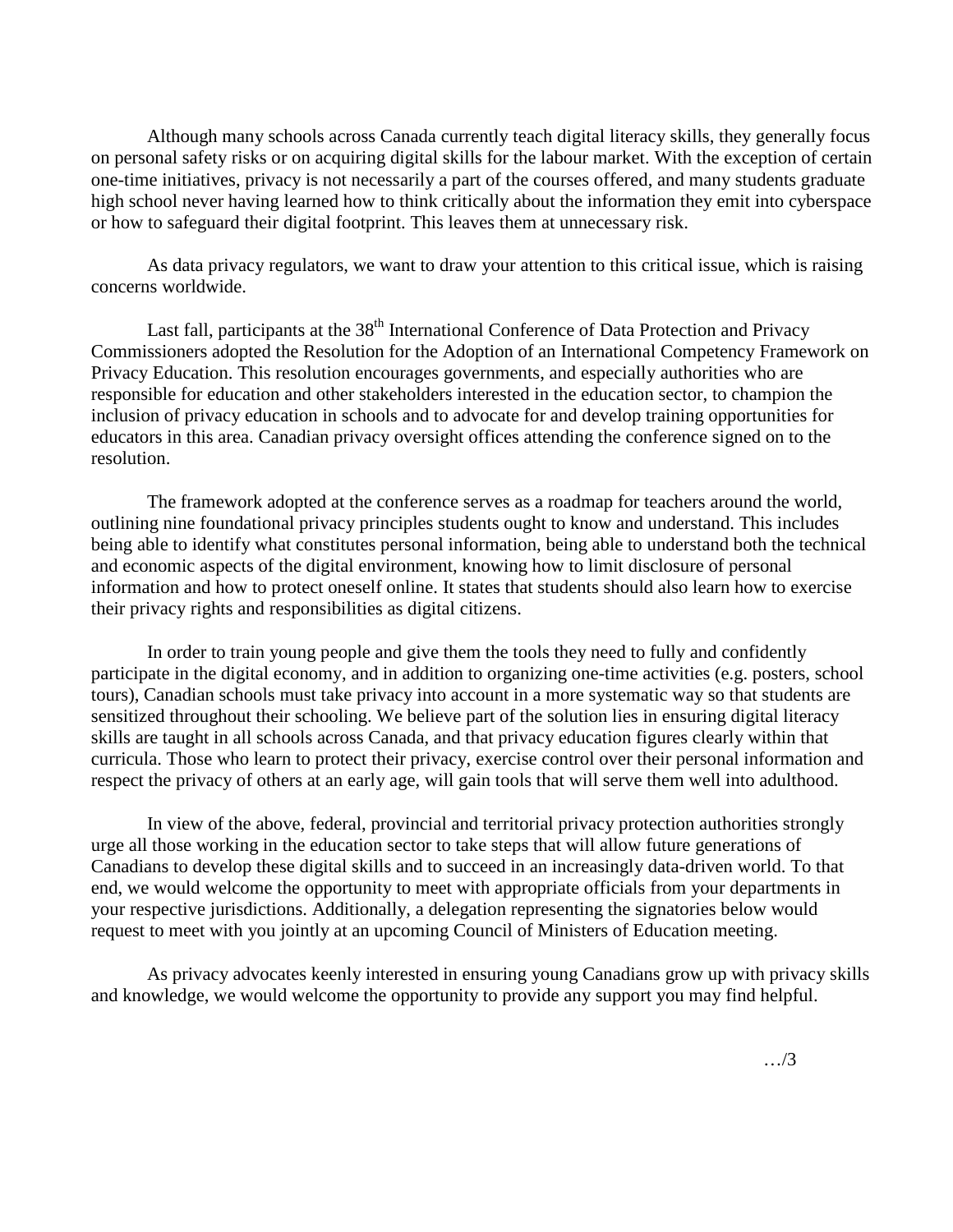This is an extremely important issue to our offices and we plan to post this letter on our websites next week as part of our efforts to draw public attention to the importance of privacy education in Canadian schools.

Sincerely,

Daniel Therrien Privacy Commissioner of Canada

Brian Beamish Information and Privacy Commissioner of Ontario

M<sup>e</sup> Jean Chartier President, Commission d'accès à l'information du Québec



Catherine Tully Information and Privacy Commissioner for Nova Scotia

Allesif

Alexandre Deschênes, Q.C., Integrity Commissioner for New Brunswick

Charlene Paquin Manitoba Ombudsman